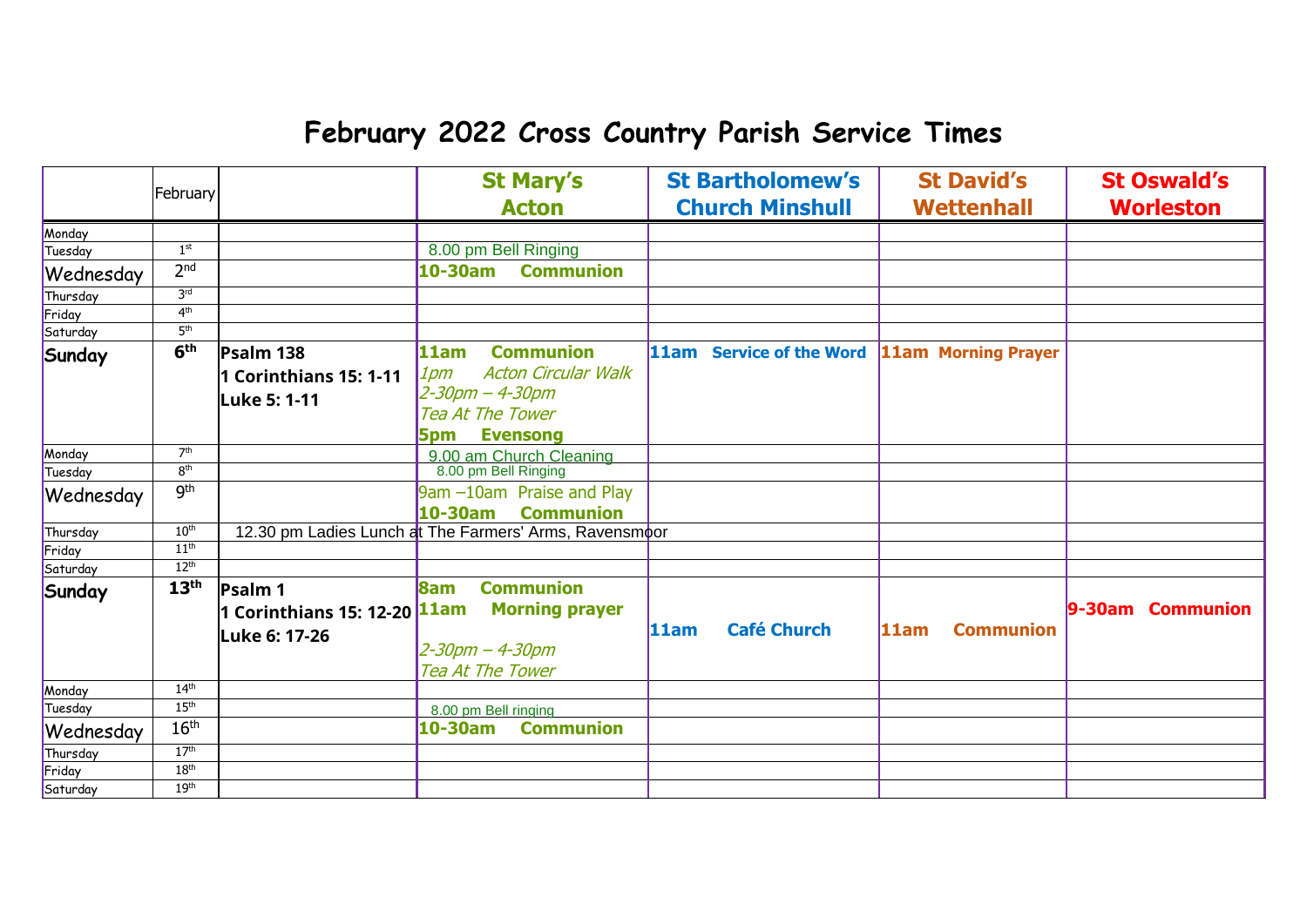|           | February         |                                                             | <b>St Mary's</b><br><b>Acton</b>                                                                          | <b>St Bartholomew's</b><br><b>Church Minshull</b> | <b>St David's</b><br><b>Wettenhall</b> | <b>St Oswald's</b><br><b>Worleston</b> |
|-----------|------------------|-------------------------------------------------------------|-----------------------------------------------------------------------------------------------------------|---------------------------------------------------|----------------------------------------|----------------------------------------|
| Sunday    | 20 <sup>th</sup> | Psalm <sub>65</sub><br><b>Revelation 4</b><br>Luke 8: 22-25 | <b>Messy Church</b><br>10am<br>$2 - 30$ pm $- 4 - 30$ pm<br>Tea At The Tower<br><b>5pm Evensong</b>       | <b>Communion</b><br>11am                          | 11am All Age                           |                                        |
| Monday    | $21^{st}$        |                                                             |                                                                                                           |                                                   |                                        |                                        |
| Tuesday   | 22 <sup>nd</sup> |                                                             | 9.00 am Church Cleaning                                                                                   |                                                   |                                        |                                        |
| Wednesday | 23 <sup>rd</sup> |                                                             | 9am - 10am Praise and Pla<br><b>Communion</b><br>10-30am                                                  |                                                   |                                        |                                        |
| Thursday  | 24 <sup>th</sup> |                                                             |                                                                                                           |                                                   |                                        |                                        |
| Friday    | 25 <sup>th</sup> |                                                             |                                                                                                           |                                                   |                                        |                                        |
| Saturday  | 26 <sup>th</sup> |                                                             |                                                                                                           |                                                   |                                        |                                        |
| Sunday    | 27 <sup>th</sup> | Psalm 99<br>2 Corinthians 13: 12-<br>4:2<br>Luke 9: 28-36   | 8am<br><b>Communion</b><br><b>Morning prayer</b><br>11am<br>$2 - 30$ pm $- 4 - 30$ pm<br>Tea At The Tower | <b>Messy Church</b><br>11am                       | <b>6-30pm Communion</b>                | 9-30am Morning Prayer                  |
| Monday    | 28 <sup>th</sup> |                                                             |                                                                                                           |                                                   |                                        |                                        |
|           | March            |                                                             |                                                                                                           |                                                   |                                        |                                        |
| Tuesday   | 1 <sup>st</sup>  |                                                             | 8.00 pm Bell Ringing                                                                                      |                                                   |                                        |                                        |
| Wednesday | 2 <sub>nd</sub>  | <b>Ash Wednesday</b>                                        | <b>Communion</b><br>10-30am                                                                               |                                                   |                                        |                                        |
| Thursday  | 3 <sup>rd</sup>  |                                                             |                                                                                                           |                                                   |                                        |                                        |
| Friday    | 4 <sup>th</sup>  |                                                             |                                                                                                           |                                                   |                                        |                                        |
| Saturday  | 5 <sup>th</sup>  |                                                             |                                                                                                           | $12pm - 3-pm$<br><b>Games and Pizza</b>           |                                        |                                        |
| Sunday    | 6 <sup>th</sup>  | Psalm 91: 1-2, 9-16<br>Deuteronomy 26: 1-11<br>Luke 4: 1-13 | 11 am<br>$2 - 30$ pm $- 4 - 30$ pm<br>Tea At The Tower<br><b>Evensong</b><br>5pm                          | <b>United Service at St David's Wettenhall</b>    |                                        |                                        |